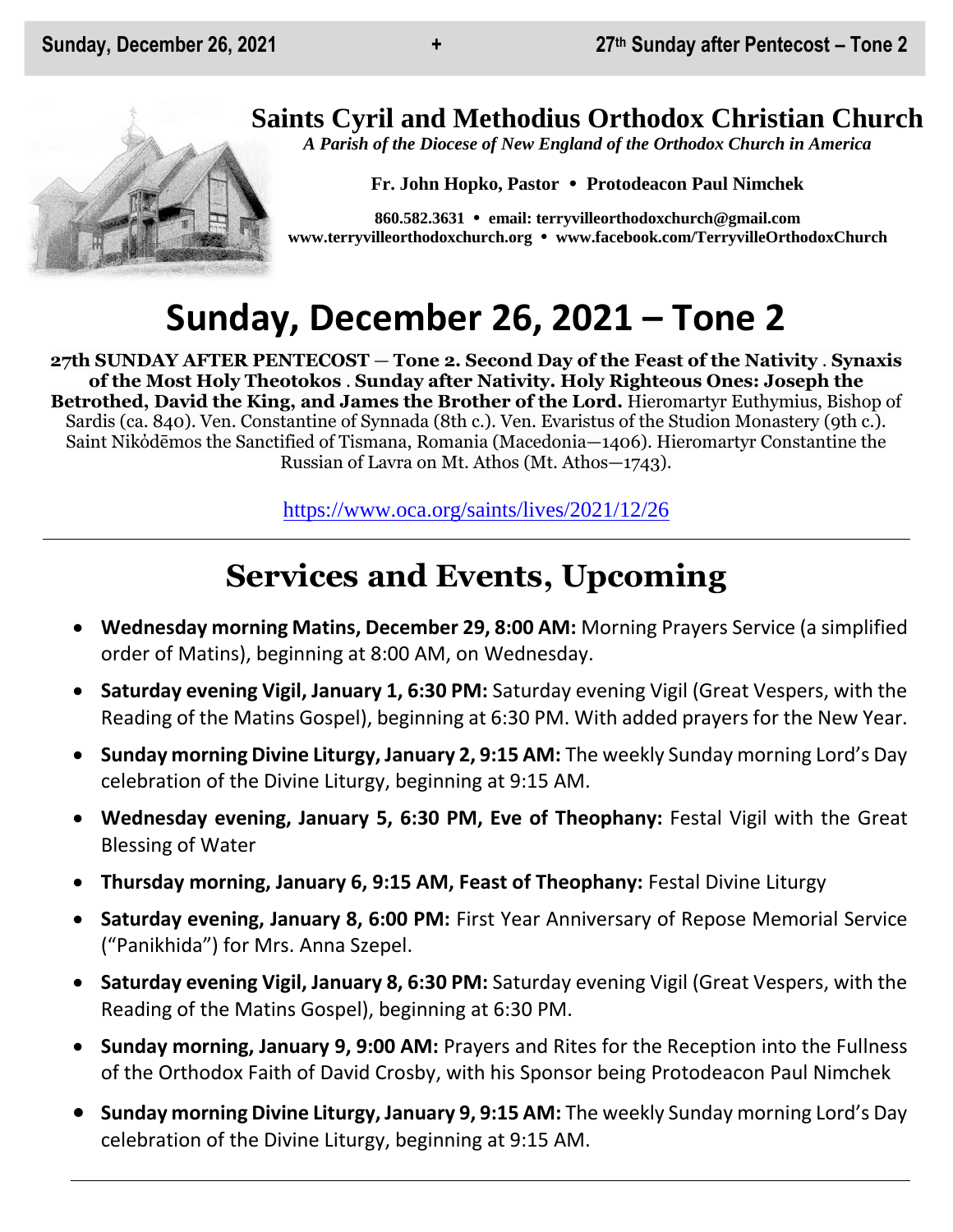## **PARISH PRAYER LIST**

**We pray for all victims of disease, disaster, difficulty, and senseless violence throughout the world.**

### **+ THOSE WHO HAVE DEPARTED THIS LIFE:** *Memory Eternal!*

*First of all, we pray for all the thousands of victims of COVID-19.* 

#### *Newly Departed*

| <b>Newly Departed</b>                                                                                             |            |             |
|-------------------------------------------------------------------------------------------------------------------|------------|-------------|
| Archpriest Igor Soroka-prominent priest and Church musician                                                       |            | d. 12/18/21 |
| Archpriest Michael Macura-priest at St. John the Baptist Orthodox Church,                                         |            |             |
| Silver Lane, Stratford, CT                                                                                        |            | d. 12/18/21 |
| Barbara Welch-Tim and Melanie O.'s aunt                                                                           |            | d. 12/18/21 |
| John-a relative (through marriage) of Fr. John H.                                                                 |            | d. 12/18/21 |
| Michael-associated with Hartford Parish, a young man, victim of cancer                                            |            | d. 12/18/21 |
| Eugenia "Jean" Mickewich, who was Arthur Charkowsky's sister<br>d. 12/13/21                                       |            |             |
| John A.—husband of Claudia A. of the W'bury Parish<br>d. 12/8/21                                                  |            |             |
| Mat. Anne Pawlush—wife of past Pastor, Fr. George Pawlush<br>d. 12/7/21                                           |            |             |
| Sophie (Sonia) Ozerov-Fr. John's great aunt                                                                       |            | d. 12/2/21  |
| Larraine Lucien-former parishioner in Waterbury Parish                                                            |            | d. 11/19/21 |
| <b>Anniversaries of Repose - Memory Eternal!</b>                                                                  |            |             |
| Harry Kanot                                                                                                       | 12/26/1952 |             |
| Joseph Pawelchak                                                                                                  | 12/27/1972 |             |
| Afton Susidko                                                                                                     | 12/30/1963 |             |
| Anna Baychuk                                                                                                      | 12/30/1967 |             |
| Harry Leba, Sr.                                                                                                   | 12/31/1999 |             |
| Afton Andrash                                                                                                     | 1/1/1937   |             |
| Peter Duke                                                                                                        | 1/1/1956   |             |
| THOSE IN NEED OF GOD'S MERCY AND HELP                                                                             |            |             |
| First of all, we pray for all those suffering due to COVID-19, and those working to<br>alleviate their suffering. |            |             |
| Persons captive and suffering for the Faith                                                                       |            |             |
| Metropolitan Paul and Archbishop John-hostages in Syria                                                           |            |             |
| Those who are sick and suffering                                                                                  |            |             |
| Priest John M.—a young priest, suffering with a vexing illness                                                    |            |             |
| Matushka Anne Hosking—chronic illness; in need of our prayers                                                     |            |             |
| Matushka Ann S.-chronic health challenges                                                                         |            |             |
| Fyodor (Frank) G.-suffering from Multiple Sclerosis (MS)                                                          |            |             |
| Dolores T.--permanent colon malfunction following colon cancer treatment                                          |            |             |
| child Drew-grandson of friends of the Nimcheks; ongoing treatment for eye cancer                                  |            |             |
| Donna-Ann S.'s niece, Deb W.'s cousin; kidney disease                                                             |            |             |
| Davrl—Ann S.'s niece. Deb W.'s cousin: kidney disease                                                             |            |             |

Michael "Mike" L.—ongoing health issues child George—young son of a Kenyan Orthodox priest; quite unwell Bill M.—struggling with health issues, please keep in prayer Paula—friend of Jim L.; struggling with cancer Dimitri—brother of Carolyn P.; health issues Maryna B.—dealing with some health issues Thomas—Patty N.'s nephew; battling cancer Wayne—Donna O.'s father chard—a man struggling with cancer, for whom we have been asked to pray eorge Kla.—our fellow parishioner; facing a variety of health challenges rraine—friend of Joan M.; cancerous blood disease seph—friend of Jeanne M.; in need of prayers anna—Jennifer W.'s mother; suffering some health problems omas—fighting cancer; father of a friend of the Parish (S.H.) onne K.—a person we have been asked to pray for; multiple myeloma mes B.—husband of a Waterbury parishioner; very unwell recently ark—friend of a parishioner (F.G.); critically ill omenic—friend of a parishioner (F.G.); facing serious illness uis—friend of a parishioner (F.G.); facing serious illness ittney—facing possibly severe health issues; at the request of Kathy M. anne M.—recovering from joint replacement surgery (doing well) bert ("Al")—in need of prayers for healing; very unwell thy S.—Waterbury parishioner; facing health challenges rlene L.—Mike and Jim L.'s mother; recent health issues tonya L.—Mike and Jim L.'s family member; heart surgery ch-Loan—a neighbor of Jeanne M.'s; recent serious health challenges rbara S.—W'bury parishioner; recovering from surgery semary—friend of Jack K.; recovering from recent stroke ck—Deacon Paul and Patty's nephew; Rick is unwell and in need of prayers ter—Deacon Paul and Patty's acquaintance; battling leukemia ild Zoe—appendicitis; at request of Deb. W. *Shut-ins and those resident in long-term Care Facilities* ex—John D.'s brother; suffering permanent effects of stroke lores—Bob M.'s mother; resident in long-term eldercare

#### *Expectant Mothers*

acey and the child to be born of her—Geo. and Jenn. W.'s daughter-in-law

*Travelers, Those Soon to be Traveling, and Those Apart from Us And all those who are traveling, soon to be traveling, or apart from us, especially in this holiday season*

#### *Those from among us serving on active duty in the Armed Forces*

James P., Chaplain (MAJ)—deployed to Africa with the CT ARNG Joel O.—U.S. Navy; hospital corpsman ("medic") Joseph B.—a Terryville neighbor; U.S. Marine Corps Joshua P.—husband of a niece of Fr. John's; U.S. Army officer and helicopter pilot Alexander—relative of Carolyn P.; 82nd Airborne Division U.S. Army soldier Derek—relative of Carolyn P.; U.S. Army soldier

#### *Birthdays this coming week*

| Roland Oscar Joseph Massicotte | 12/26 |
|--------------------------------|-------|
| Nina Dubnansky                 | 12/29 |
| Juliana Haskins                | 12/29 |
|                                |       |

Dear Brothers and Sisters in Christ:

JoAnn—acquaintance of Jeanne Moore; ovarian cancer

Mary Lynn—friend of Donna O.; battling breast cancer

Barbara—friend of Patty N.; unwell and in need of prayerful support Dorothy F.—Waterbury parishioner; still recovering from a serious surgery

MaryEllen—Louine K.'s daughter-in-law; suffering with Huntington's Disease Yelena "Lenna" M.—overcoming, by God's grace, serious health challenges Katie and Aubrey—a mother and daughter for whom we have been asked to pray Tanya B.—suffering long-term and lingering effects of brain hemorrhage Claudia A.—Waterbury parishioner; health challenges and recently widowed

Glory to Jesus Christ!

Once again this Christmas, we face odd circumstances. We are still vexed by the COVID-19 event, and are not necessarily in agreement—being mere, fallible human beings—about how to respond to it, even within the Church, even among and with fellow Christians.

However, this we know, and of this we are convinced: We can depend, always, on God, Our Heavenly Father, and we can depend, always, on His unending love for us. In the Scriptures, again and again, we read about how God never forgets, how He always remembers us, how He is always faithful to us. We sometimes forget God, but He never forgets us. And "in the fullness of time" He sends His Son, Our Lord Jesus, to save us from our sins.

With the Psalmist, we cry out, "Wait for the Lord; be strong, and let your heart take courage; wait for the Lord!"

Lord, we call upon You! Hear us, O Lord! Hear us, now at Christmas, as we celebrate Your Birth! Lord, have mercy!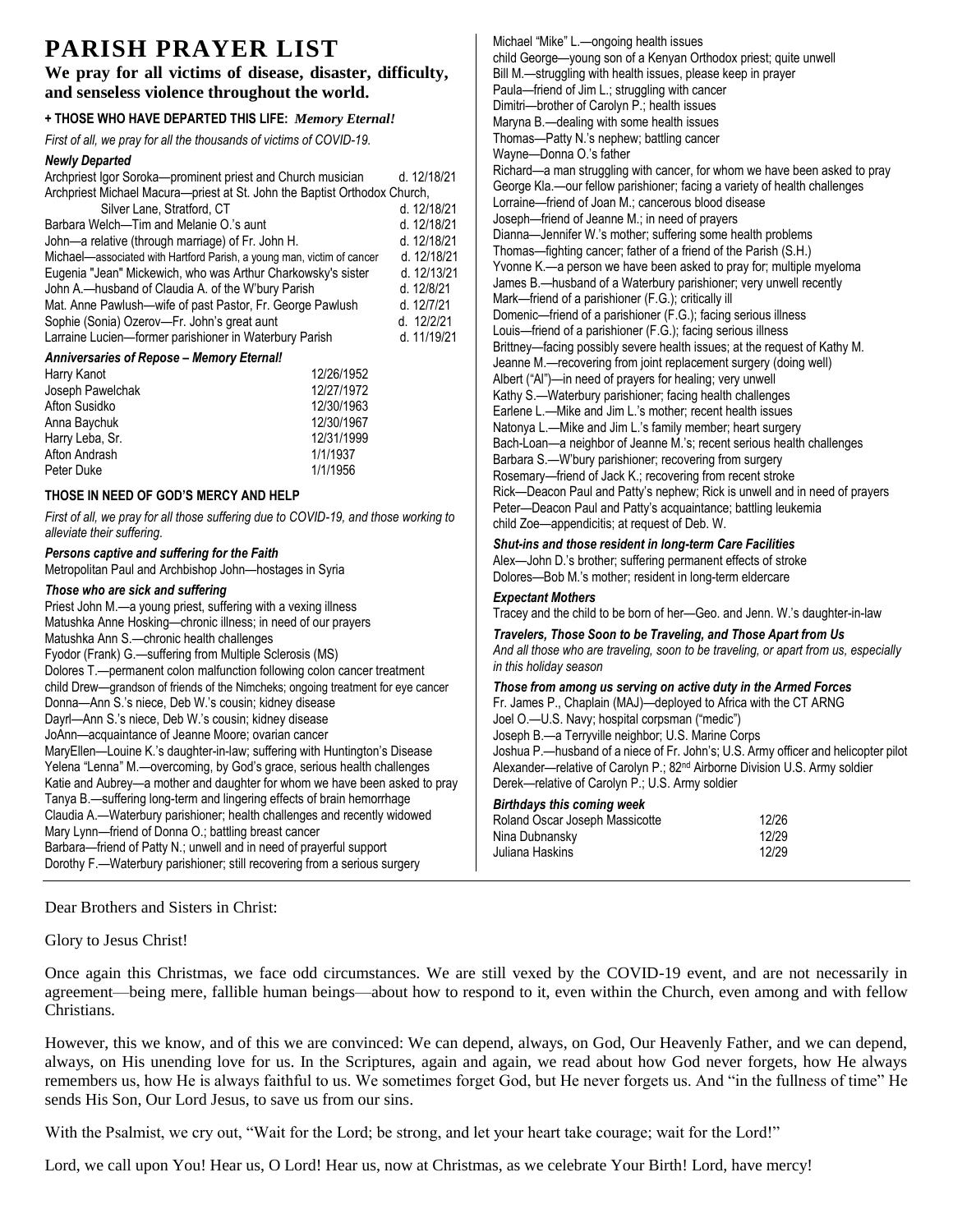# **News and Notes**

**Prayers Requested:** One of our parishioners who is a teacher has asked prayers for one of her students. This student is battling a very serious illness. Please, keep this child and their loved ones in your prayers. Thank you. (Lord, hear us and have mercy!)

**More Prayers Requested:** A number of people recently diagnosed with COVID-19 have asked our prayers, specifically. Please, remember all those suffering with COVID-19, and all those working to alleviate their suffering. Thank you. (Lord, hear us and have mercy!)

**David Crosby to be received into the fullness of the Orthodox Faith:** David Crosby will be received into the fullness of the Orthodox Faith by means of Prayers and Rites that will be said and performed on Sunday morning, January 9. David's Sponsor will be Protodeacon Paul Nimchek. Fr. Vladimir Aleandro, who has been working with David in preparation for this occasion, will be on hand to preside. Please, keep David, and his wife Lucy, in your prayers.

**House Blessings:** In January, after the Feast of Theophany, it is customary to perform the annual blessing of homes. Obviously, we are still working our way through the present public health crisis, the COVID-19 event. So, we need to think about how best to accomplish house blessings this year. In some cases, we may wish to postpone this blessing until a more favorable time. In other cases, we may wish to explore performing the blessing in a slightly different way than in the past. We will think and pray about this matter between now and the Feast of Theophany and come to some conclusions about the best way to handle this matter, this year.

**2022 Pledge Forms:** The Annual Pledge Forms for 2022, whereby we make our pledges to support the Parish financially during the 2022 Fiscal Year (1/1/22 to 12/31/22), will be distributed this coming week. Please, plan to maintain your generous financial support for our Parish. Thank you.

**2022 Contribution Envelopes:** The Weekly Contribution Envelopes for 2022 will be distributed this coming week, and will be available at Church next weekend.

## **Help Fr. John Edit the Prayer List**

Dear Brothers and Sisters: Glory to Jesus Christ!

With the beginning of the New Year upcoming, please, help me to edit the Prayer List. We would like to review the Prayer List and, perhaps, choose to remove some of the names of persons who have been on the list for months and months, whose conditions may have now stabilized to the point where they can be prayed for under the all-inclusive heading of "and all those who are in need of prayers," rather than still being listed, specifically and individually, by name on the list.

**If you are the person who has asked for a name to be included on the Prayer List, and you know that the person in question is now stable, please, do consider asking Fr. John to remove that person's name from the prayer list.**

The section of the Prayer List designated "for those who are sick and suffering" should be reserved for those who are acutely ill, facing significant difficulties, right now, in the present moment. Please, let's all work together to edit the Prayer List in a good and responsible way. Thank you!

In Christ,

*Fr. John H.*